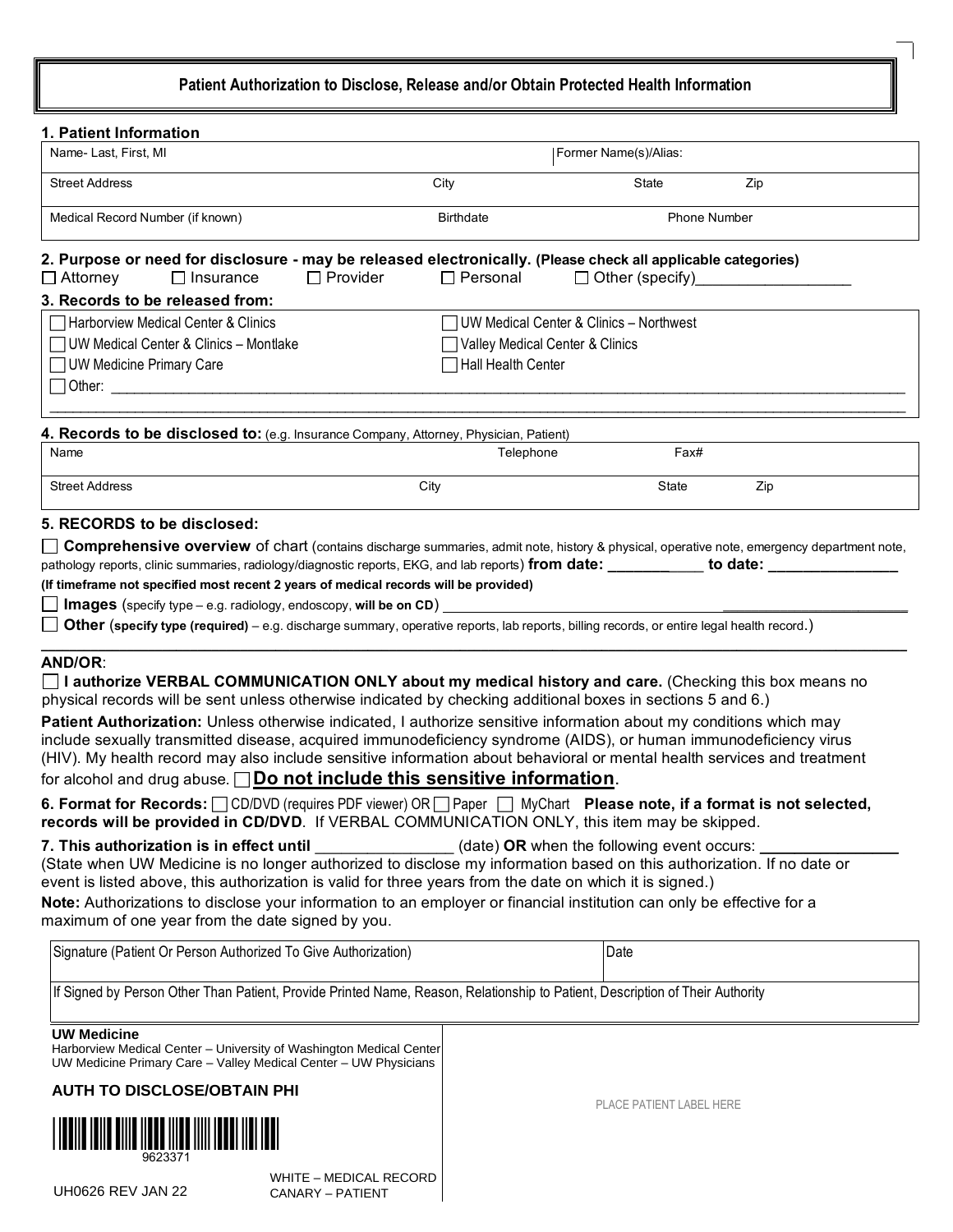### **By signing this page, I acknowledge that I have read and agree to the terms on both sides of this form. Patient Authorization to Disclose, Release or Obtain Protected Health Information**

**Minors**: A minor patient's signature is required in order to release the following information (1) conditions relating to the minor's reproductive care (2) sexually transmitted diseases (if age 14 and older), (3) alcohol and/or drug abuse and mental health conditions (if age 13 and older).

Patient Rights: I understand I do not have to sign this authorization in order to obtain healthcare benefits (treatment, payment, or enrollment). I may revoke this authorization at any time except to the extent already relied upon by sending a request in writing to UW Medicine Compliance Office Box 358049, Seattle, WA 98195. I understand that once the health information I have authorized to be disclosed reaches the noted recipient, that person or organization may re-disclose it, at which time it may no longer be protected under privacy laws.

I understand I have the following rights to:

- Inspect or to receive a copy of my protected health information
- Receive a copy of this signed form
- Refuse to sign this form for authorization to disclose or release my protected health information

I also understand UW Medicine will not base treatment or payment decisions on receipt of this signed authorization, except in these cases: (1) UW Medicine may condition research-related treatment on my signing or my providing an authorization for the use or disclosure of my information for such research **or** (2) UW Medicine may condition the provision of healthcare that is just for the purpose of creating protected health information for disclosure to a third party on my signing or my providing an authorization for the disclosure of the health information to such third party. An example of this is when a non-UW employer contracts with UW Medicine to conduct TB testing for purposes of employee health screening.

**This authorization form can be sent to us by mail or by fax. If the patient chooses to accept the risks associated with unencrypted email (that email communications could potentially be read by a third party), the form may be sent by email:** 

**Harborview Medical Center and Clinics Valley Medical Center and Clinics UW Medical Center and Clinics – Montlake** Mail: Release of Information **UW Medical Center and Clinics – Northwest** 400 S. 43<sup>rd</sup> Street **UW Medicine Primary Care Clinics** P.O. Box 50010 Hall Health Center **Renton**, WA 98058 Mail: 325 Ninth Ave., Box 359738 Seattle, WA 98104 Fax: (425) 690-9407

Phone: (206) 744-9000 Email: uwmedroi@uw.edu

Phone: (425) 690-3406 Fax: (206) 744-9997 Email: RecordsRequest@valleymed.org

### **UW Medicine**

Harborview Medical Center – University of Washington Medical Center UW Medicine Primary Care – Valley Medical Center – UW Physicians

**AUTH TO DISCLOSE/OBTAIN PHI**



UH0626 REV JAN 22 BACK

PLACE PATIENT LABEL HERE